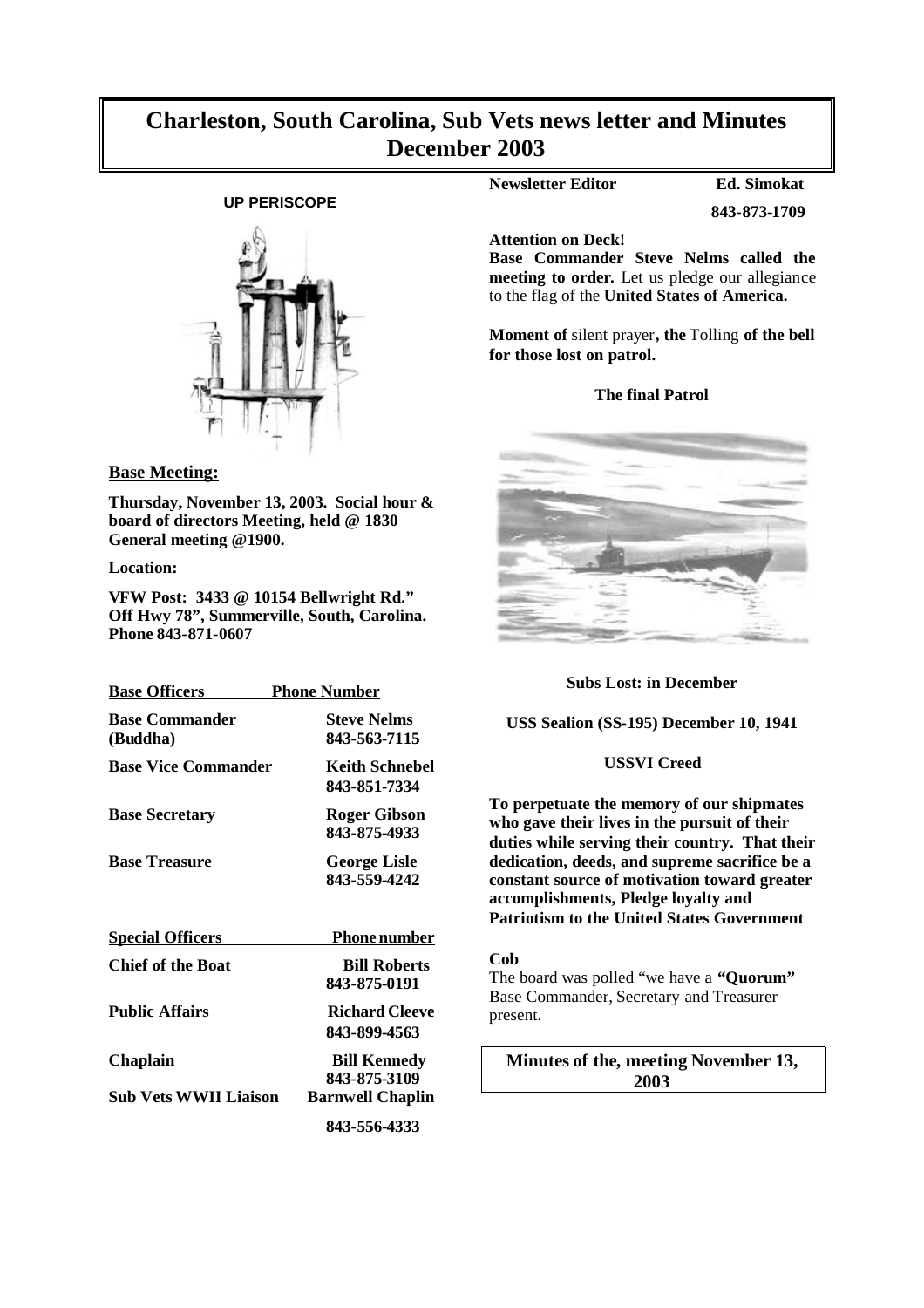#### **Base Commander**

Meeting called to order, new people! Will you stand up and introduce your selves: Carol Higgins, Roger Lanagian, Joe Giannetto, Jim Lowman, Mike, Jack Schafer, Bob Gallagher, **Welcome aboard Shipmates,** Bill Freligh brought up the different memberships available Life or yearly to the new members, good job Bill.

**Vice Commander:** Keith Schnebel not at the meeting.

#### **Treasurer Report.**

Monies were discussed, no further inputs.

#### .**Base secretary**

Email list! On display to verify, there are only about five people we can not reach, these are marked in **orange** please correct the errors, sign the log book, Motion to accept minutes/ newsletter, this was seconded and passed. **New people see me after the meeting.**

#### **Sub-vets WWII, Barnwell Chaplin.**



December 11<sup>th</sup>, second Thursday at Ryan's steak house in Summerville at 1200 hours, bring a gift for the nursing home (the meeting was moved up due to the holidays). Doc Murphy is home from the hospital and doing well from his open heart surgery. Doc sent a thank you card for keeping in touch to see how he was doing. Dues for WW11 subvets(**Next year)** will be **13 dollars** to cover the cost increase for the Polaris magazine. **New guys**, you are allowed to join the WW11 as an associated member, if interested contact the base secretary and I can fill you in.



#### **Bill Kennedy**

Randy Bognar/Jim Eckles the interim Chaplin We have a new Volunteer for this position, Bill Kennedy, in the spirit of getting new people to get involved, Jim gave up this position, our new Chaplin now is **Bill Kennedy,** welcome.

## **Sick list:**

Mike Stuffle in hospital with some leg problems, shipmates let keep tabs on our guys.

#### **Public affairs officer**

Richard Cleeve, new pictures on the web site

The web site is; **http://www.ussvicb.org/** articles on little David were published in the post and currier "Berkeley section" about the work we will be doing to help get it back in shape.

Base commander has been contacted by the Summerville journal scene for more information on this project, Steve informed them he was scheduled for a meeting in Monck's corner and would pass on information as he gets it on where and when.

#### **Cob**

Bill Roberts (Cob) and the secretary were talking about adding a new section to the news letter "I want or buy sell or trade" section, this was clarified later by the Cob, "No living thing" so no wives! (Had to clarify again Cob is digging a hole) Steve said some may qualify; we will leave it at that.

Veterans Day parades are finished, now we need to concentrate on the Christmas parades, we have three to attend, the **Harleyville** parades **December 4** which is at night, this is Thursday evening parade starts at 1900, we will leave Steve's farm at 1730 to go and line up and parade the float.

**13 December** at 1300 Saturday is our Christmas party at the Elks club in Summerville;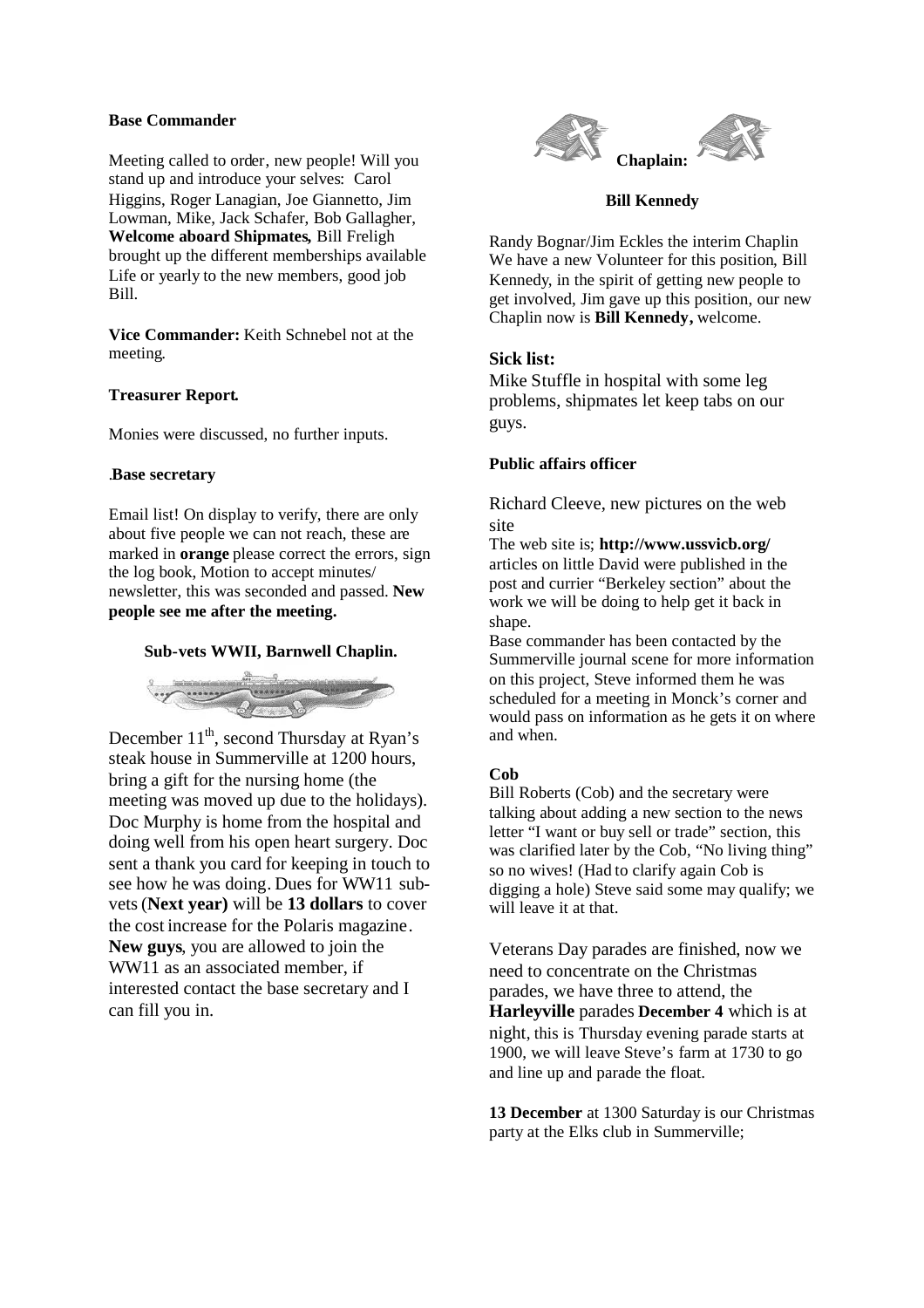**14 December** Sunday is the parade in Summerville starts about 1400.

Volunteers needed for Little David, welders and woodworkers sanders painters soon as it gets out to the farm we will send out email.

#### **Base Commander**

Information on the Harleyville parade, take something to keep you warm, use discretion please, the chief of police is a retired chief also so we want to keep him our friend.

Notice from St George on the  $6<sup>th</sup>$  for their parade they would like us to come up and join them, discussion: bring it up to a vote to be a part of this parade; **Stacy made a good point, if you vote be there! don't vote and not show up!** "Good point". All in favor raise your hand; we have a 14 count, no one against.

### **Christmas party: 1300 at the Elks Club.**

Turkeys (4) two deep fried, two roasted, (2) hams will be provided by us, Beer and Mix's will be provided by us, if you want the hard stuff and wine, this is bring your own bottle, lemon and olives will be at the bar.

Again sign the list for a head count and check with your wife on what to bring, sign the list so we wont have all the same food, like 10 green bean dish's (Example)

Question was brought up by "No Neck Mueller" about the steamers that want to continue after 1800, **Cob will provide a map to Jim Eckles house.**

For the new people and the little David project, Steve explained how Santee Cooper is has supported the Sub-vets in the past and will help us in his project as we renovate this Civil War area (harbor defense) ship. The call is out for volunteers. Sandblaster's grinders just like the old days in the marine railway in New London. For the nukes there will be a training class on how to use a grinder.

The dry dock is already built thanks to Mike and Ben, Steve will attend the meeting in Moncks corner, when the date is finalized the news

media will be there when it gets lifted off and sent to Steve's farm for restoration. We will need help.

Short tape on the convention site in Sarasota, New York for next year, we finally got to see it! Thanks Rodney, end of comment by me.

#### **Jim Eckles**

Last year Jim said that he would pay next years dues to anyone that brought in the most new members, this was Mike Emerson, good job Mike, and thanks to you and Jim.

#### **Storekeeper "Curley"**

Tee shirts at 15 dollars, the vests are in stock, hats are on order; he "Curley" would like to know if we would be interested in purchasing bowling balls with USSV, a Mk. 48 bowling ball with gold and silver dolphins with the inscription United States Submarine Veterans on the ball. Give your inputs to Curley.

#### **Old Business**

A submarine dolphin tie, Steve has the business card of a supplier and will contact him for information and cost.

Pallbearers for the crew of the Hunley, 48 are needed, the Question brought up, who is on the list and is it published! The Vice commander has the list and there will be a dress rehearsal first, Blazers, looks like someone is looking for a company to donate 48 all the same color, but all we are looking is dark Navy blue, if it is a little off color, they don't care.

#### **The list for the Hunley Burial**

Keith has the list and we will be first on the list, soon as the Vice Commander gets back we will publish and send it out

#### **Flag collection and disposal**

James Madison has talked to the radio stations "Clear Channel" about PSA adds for the collection of used flags, all they need is our letter head and Jim will coordinate with the TV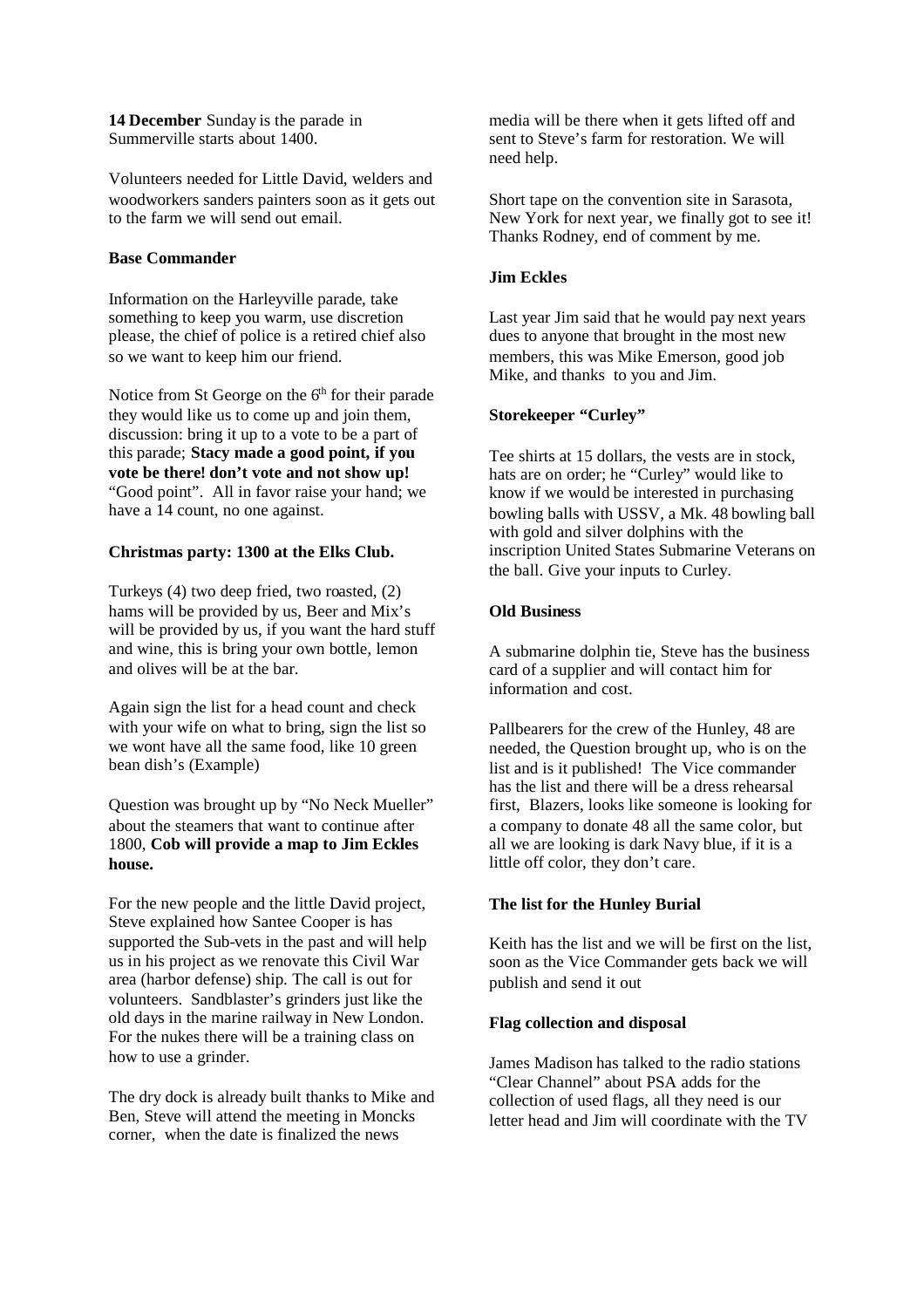stations and radio, they will contact Jim as they receive inputs. To help him out on the pick up get with him and give your phone number.

#### **New Business**

During the Hunley service in April, Bill Freligh thought it would be a good idea for the non pallbearers to be in their vests to act as assistants/guides to any out of town visitors who need directions.

#### **Hunley**

Reminder, there will be a memorial service February 17, 2004 at Breach's inlet on Sullivan's Island, this is the anniversary of her departures

#### **Hamilton Reunion**

No neck **Mueller** reported about the WW11 and Sub-vets USSVI museum in New London if there is anything you wanted to know about submarines this is the place to go, it was a learning experience and a lot of work went into it. Also a joke for Jim Eckles from New London but the home for un-wed mothers requested no neck not to say anything.

Curley had some information about a reunion to put out to the members.

#### **Lee Allison**

Our guest speaker was introduced by Lee who went to the same boot camp as him, William Morse built a small replica of the CSS Hunley out of copper plate, many hours (about 4-6 months) we involved and William covered many designs features that were way ahead of their time, again thanks for sharing your work with us.

#### **The good of the order**

Discussion was brought up when we are at various functions wearing our ball caps do we remove them or keep them on and salute? Cob opted to Salute, Adm. Ozz., snap to and Salute, so the consensus is during the prayer remove

your hats, the pledge hat over your heart, anthem hat on and salute.

#### **Benediction**

**Blessed those who served beneath the deep through lonely hours their vigils keep may peace the mission ever be protect each one we ask of thee bless those at home who wait and pray till their safe return by night or day, amen.**

**Depth charge drawing!** (Who won?)

#### **End of the minutes for November 2003**

## **Cob's Corner**

**December is a very busy month**. Three parades. Thursday evening, the  $4<sup>th</sup>$  at **Harleyville**, Saturday evening the 6<sup>th</sup> in **St. George**, and Sunday afternoon **Summerville** the 14<sup>th.</sup> The evening parades we will leave Buddha's at 1730. Meet at the float in Summerville prior to the start of the parade at 1400.

We are having our **Christmas party Saturday afternoon the 13th 1300 to 1800** at the Summerville Elks Lodge, across Maple Street from Westvaco.

**The Sub-Vets WWII Christmas party will be on Thursday the 11th at the Summerville Ryan's.** Please bring a gift, for a man or woman for the local nursing home.

## **WE VOTED TO SUBSTITUTE OUR CHRISTMAS PARTY OUR DECEMBER MEETING. MARK YOUR CALENDAR!!!** If you show up at the VFW, you will be quite lonely.

Please contact Secretary, Buddha or me if you already haven't, on the number of guest you are bringing. We need a head count so light lunch R. B. doesn't go hungry. Please come and enjoy yourself. James will only be singing Christmas Carols.

**The David** will be in Dry Dock prior to our Christmas party. Tentative date is December  $9<sup>th</sup>$ . At 0900 at the Santee Canal state park the media will be there for pictures, get your hard hats and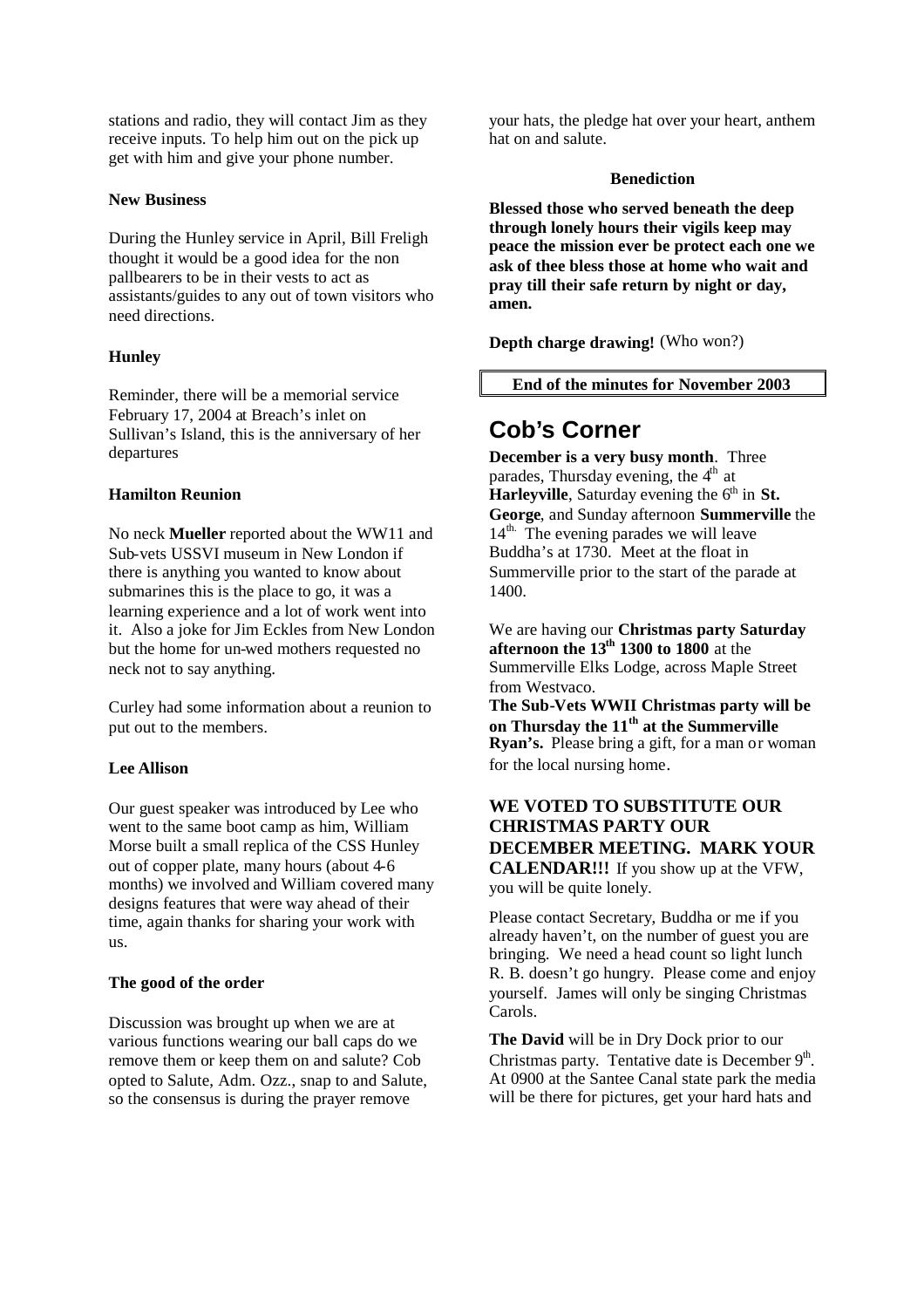work cloths out. You will have to do at least one hour of hard work prior to serious drinking.

## **Notes from the Secretary!**

#### **Continue Praying for our troops**

Lord Keep them out of harms way be with them always send your **angels** to watch over them.

What a great **President** we have to go over and spend time with our armed forces this Thanks giving and put him self in Harms way just to show his support, God Bless you Sir.



#### **Note from the Chaplin Bill Kennedy**

#### Shipmates

I have been appointed Chaplain for the Charleston Submarine Veterans. My wife, June and I have lived in Summerville since 1976. I served on the Ben Franklin (SSBN640), Pintado (SSN 672), Von Steuben (SSBN 632) and Nathan Hale (SSBN 627). Retired; September 1985. I now work In Ridgeville, South Carolina. I have reviewed the Chaplain's Manual and will strive to fill all the duties that the manual refers to. One duty is to be aware of shipmates that are sick or in need. This duty is the duty of all hands. If you know of a shipmate that is ill please call me at work or at home. You may also call any elected officer and they will pass the word. I believe that this is one of the most important duties of the Chaplain. I hope to have something for the newsletter every month so till next month smooth seas.

Thank you Bill Kennedy home 875-3109 Work 875-3200 ext 5190



**Store keeper "Curley"** Shirts, patches and other items are available at the meeting and yes **Vests!**

# Want section

Sell belt for MTD riding mower, # 75-029 replacing 754-0433 \$7.00. Pair of high lifts blades #98439, 3 mounting holes, 19 3/8 **I** inch tip to tip \$5.00. \$10.00 takes it all. Call the COB  $87\overline{5}$ -0191 or email at seascan60@hotmail.com

Bran new 3 KW Generator, 120 volts \$300 see Roger or call 875-4933.



**Happy birthday**

**Blad, Collins, Eaves, Emerson, Eckles, Evans, Hopkins, Kopp, Schnebel, Selmer, Standrich, Trump, Vandiver**

#### **Excavation of Civil War Sub Ends**

(November 21, 2003 - CHARLESTON, SC)

This week, Hunley staff scientists completed the excavation of the H. L. Hunley's two ballast tanks. During excavation of this area, over 1.5 tons of sediment were removed and volunteers assisted in the screening and recording of the sediment. The excavation, which began in early October, yielded more 19th-century artifacts as well as valuable analytical data.

A wooden barrel was uncovered earlier in the excavation on the bottom port side of the forward ballast tank and appears to have been modified for use as a bucket. "It contained a relatively heavy and radio-dense substance that we believe may be a lead-based caulking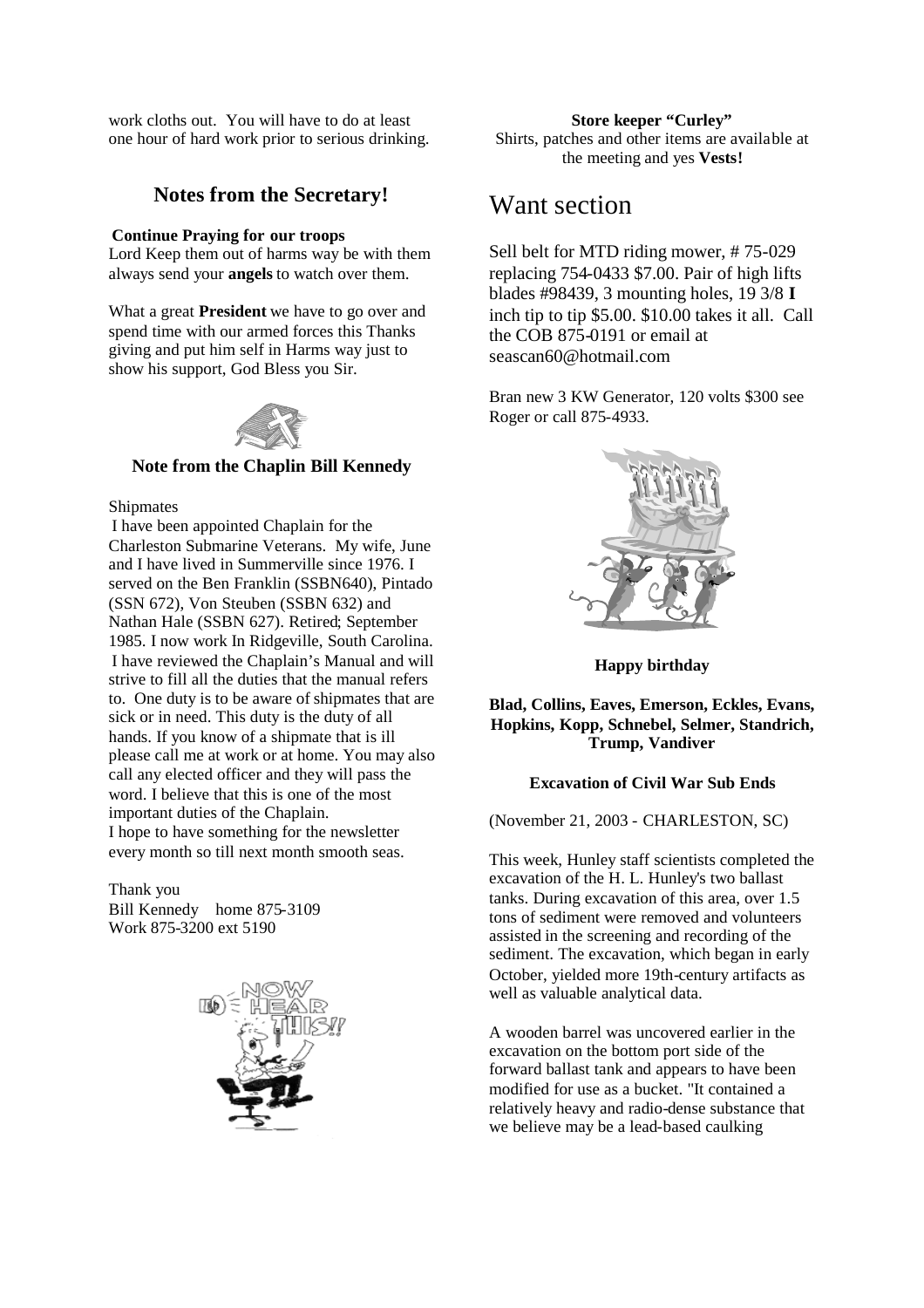material. Right next to the bucket lay an iron tool with the shape of a chisel that could be a caulking iron, used to caulk or repair leaks in the submarine," said Maria Jacobsen, Senior Archaeologist for the Hunley project. A sample of the bucket's contents has been sent to Clemson University for material analysis.

During the excavation of the aft ballast tank, scientists were slowed down due to the discovery of a coil of rope. The fragile, waterlogged rope was carefully removed for conservation and documentation.

Also during this time, archaeologists took the opportunity to revisit the central crew compartment and remove some of the heavier concreted artifacts from the area where Lt. Dixon, the Hunley's commander, was stationed. The objects excavated were not easily recognizable and had to be x-rayed to be identified. Some of the objects recovered included a wrench, a hammer, and three bolts. An artillery button was also uncovered in the center of the crew compartment. "These tools raise questions as to whether Lt. Dixon was working on the submarine on the final night making repairs or adjustments. With the condensation in the submarine and the iron clad plates that are on the floor of the sub apparently to raise the crew's feet above the water which would accumulate, it seems Dixon would not have carelessly kept these tools in the water on a regular basis where they would corrode. Thus, it would suggest he was possibly using the tools that night adding another clue to the operation of the submarine and the cause of it not returning home. The evidential jigsaw puzzle gets another piece of evidence as we put together the detailed story of the H. L. Hunley and its proud crew," said Senator Glenn McConnell, Chairman of the Hunley Commission.

Scientists hope this phase of excavation will also provide valuable data that could help solve the mystery on why the Hunley never returned after becoming the first successful combat submarine in world history. The forward and aft ballast tanks both had damage to them and over time, the sediment that filled those areas formed layers, or strata. Studying how these strata formed could eventually provide clues to the mystery of why the Hunley vanished.

Warren Lasch, Chairman of Friends of the Hunley, said, "The Hunley's disappearance will not remain an unsolved mystery. Through interdisciplinary scientific research and forensic analysis, we will ultimately be able to accurately tell the Hunley's chapter in world history."

In December, the Hunley project team will have the submarine mapped. Pacific Survey will use new 3D Digital equipment to scan the emptied ballast tanks and the fully excavated crew compartment. \*\*\*



In event we don't see you during the holidays have a **Merry Christmas, don't forget our Christmas party on the 13th of December**